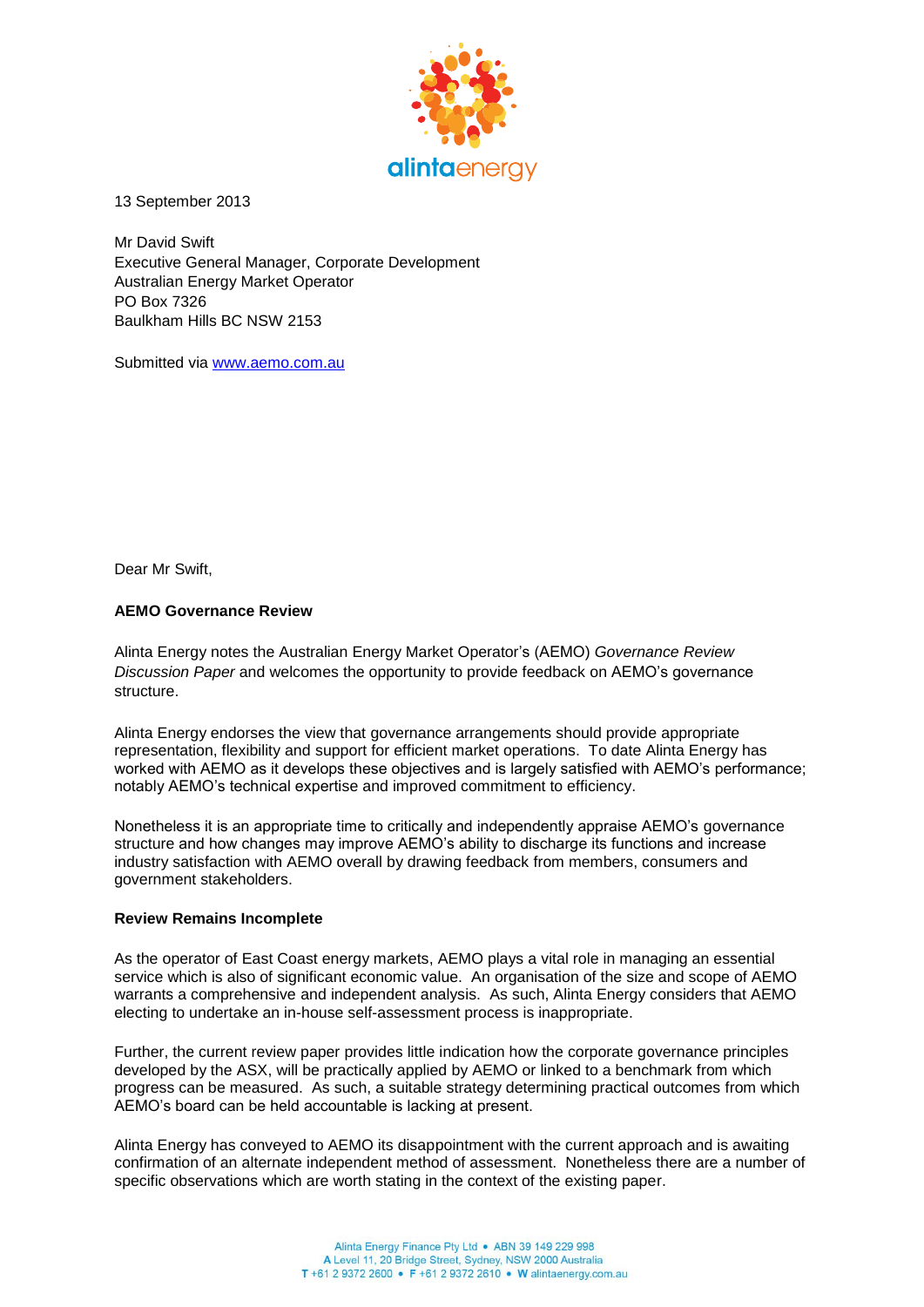

- The existing membership structure of AEMO, comprising a 60-40 government to industry ownership split, may no longer be fit for purpose. Whilst AEMO entirely draws on industry funds to manage its operations, it is debateable if it is at all accountable to industry.
- The benefit of full industry ownership of AEMO has been partly debated in past forums, and remains a valid option.
- AEMO canvassing options to fund additional activities requires significant scrutiny and is of concern to industry.
- Greater industry ownership would increase in-depth scrutiny of AEMO's performance and hold Board members to greater account as well as pave the way for an extension of terms only where appropriate. Current arrangements contain little membership oversight into the selection process.
- The skills requirement selection matrix should preference recent industry experience; however, selection should not be dictated to by government based on some form of quotas.
- There is merit in facilitating a greater alignment within AEMO's constitution to the principles adopted in other Australian corporate boards such as the ASX.

These issues outlined above should not be assessed in isolation by AEMO and as such, the existing review remains incomplete. Nonetheless, the existing discussion paper provides an opportunity to debate issues which are of priority to participants. Alinta Energy's specific comments which should be examined as part of a future review process are outlined below.

# **Membership – Ownership Structure**

### AEMO membership

AEMO operates under a unique membership structure whereby AEMO's members are in fact also its owners. The existing membership configuration of AEMO is split between 60% government and 40% industry. Alinta Energy notes the discussion paper's conclusion that it is unnecessary to make any amendments to the existing ownership split at this time.

Given the concerns of industry and absence of consultation, it is unclear how the discussion paper reached this decision. Alinta Energy suggests further work is needed in this area, with the goal of adjusting the framework of AEMO to a 50-50 membership split a minimum objective.

The emerging view from market participants is that an adjusted balance between industry and government representatives in the market may positively contribute to developing market opportunities and may be more fit-for-purpose than existing arrangements.

The rationale for full industry ownership of AEMO has been partially debated in past forums and revolves around arguments that full industry ownership will lead to enhanced responsiveness, transparency and independence from secondary objectives which are not market imperatives. The option for full industry ownership should be revisited.

At times AEMO appears to act as a government agency and not as an independent market operator. Unless governance arrangements are reformed this view will continue.

### The rights of company owners need to be clearly recognised and upheld

AEMO currently has a broad scope of core objectives including the overarching National Energy Objective, the National Gas Objective and a special focus on the long term interest of consumers in relation to reliability, security, quality and price. These objectives, in addition to AEMO's other specified legislated functions are set out in AEMO's constitution.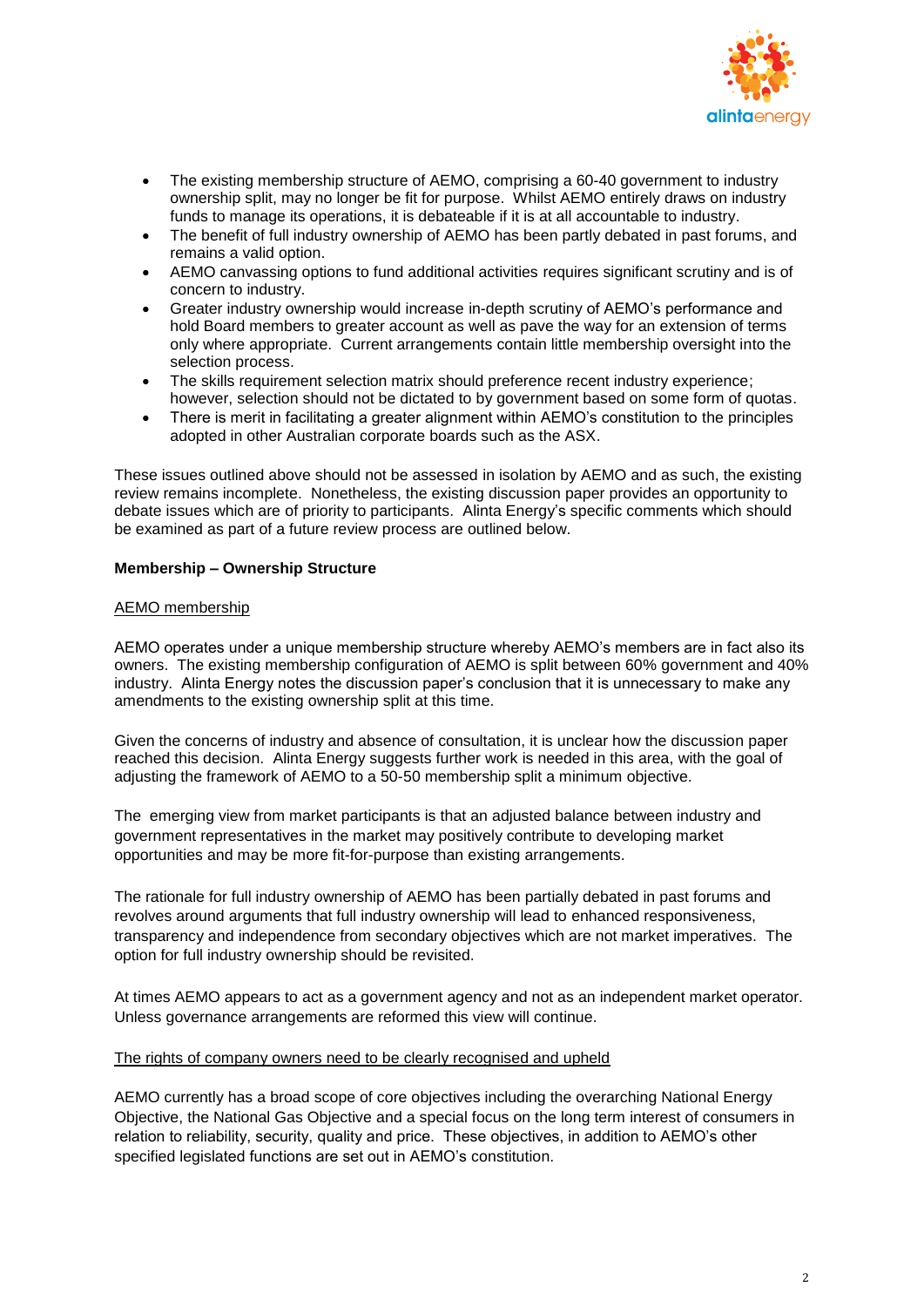

Alinta Energy is fully supportive of AEMO's current functions as they pertain to market operations. However, Alinta Energy considers the discussion paper's conclusion that there may be merit in widening AEMO's parameters to allow funding of additional activities is inappropriate.

AEMO canvassing options to fund additional activities are misplaced. Under the current membership split of 60-40, seeking to achieve additional broadly defined activities runs the risk of being dictated to by a government driven agenda, to the disregard of industry input.

Alinta Energy understands several market participants are forming the view, that the privileges of industry members are not being clearly recognised and consulted under the current ownership split. Given this, it seems paradoxical that AEMO draws on industry funds to manage its operations, yet could be considered not accountable to industry.

Alinta Energy strongly considers that adjusting the weighting of AEMO's ownership structure will lead to more efficient outcomes and will better engage industry. It is clear that the existing ownership structure of AEMO remains less than satisfactory and further work is needed in this area.

### Examples of other operator arrangements

In assessing AEMO's corporate governance arrangements, it is appropriate to consider comparable operator arrangement in other jurisdictions. Alinta Energy notes that AEMO's existing arrangements represent a unique structure when compared to international jurisdictions.

Whilst there is no need for corporate governance arrangements to be identical across different organisations, a level of familiarity is considered a positive attribute.

Therefore, whilst minor differences will always exist between international energy markets, it is worth noting different arrangements overseas and what (if any) different arrangements, could contribute to AEMO operating more effectively.

Alinta Energy notes the discussion papers observation that almost all United States markets operate under 100% industry owned models. The efficiency of overseas industry owned operators raises the question whether the existing arrangements in Australia are effective and if AEMO is efficient.

Alinta Energy considers it important that any review process should seek to justify how the existing 60-40 membership split delivers better outcomes than 50-50 arrangements, or a 100% industry ownership model.

# **Board Arrangements**

### AEMO Board appointments

The confidence the market puts in AEMO as an independent market operator can be significantly weakened in the absence of a skilled and experienced Board comprising both government and industry representatives. It is therefore imperative that any Board selection process is managed correctly.

Alinta Energy understands AEMO's board currently comprises of 9-non-executive directors whom are appointed by the SCER appointment selection panel, while the managing director is appointed by the Board.

In Alinta Energy's view, the skills requirement matrix, used to assess the technical expertise of candidates is appropriate; given many of the required board appointments are technical and highly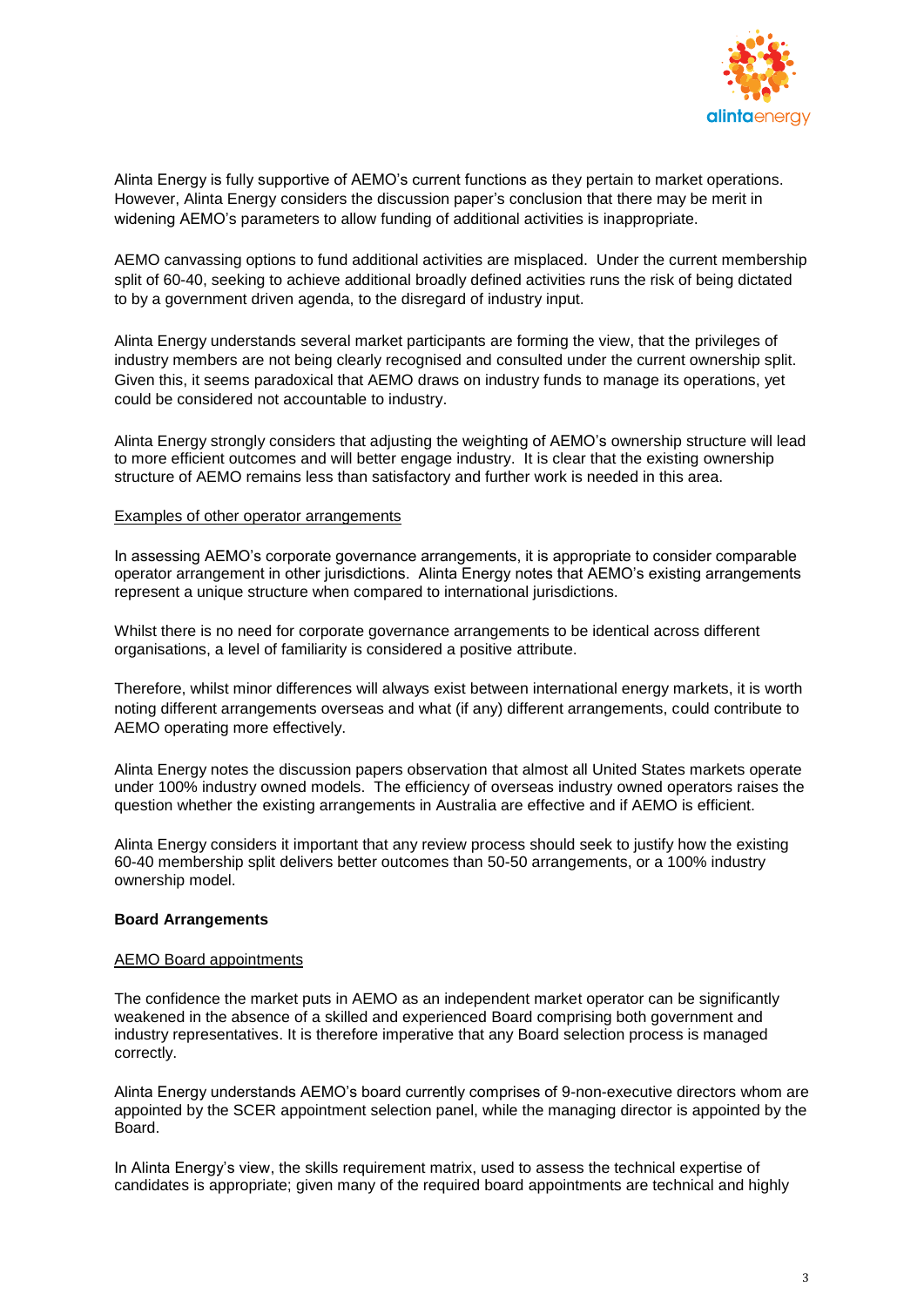

specific in nature. However, given the continuously changing nature of energy markets, there is a view that sitting Board members should be in possession of recent industry experience and the existing skills requirement matrix should be amended to accurately preference this recent experience.

Further, there is a convincing case that some level of detailed knowledge in complex information technology systems should also be incorporated into the skills requirement matrix given the significant usage of such systems throughout modern day energy markets.

Ensuring fresh perspectives and representation at the Board level is important, as significant experience developed decades ago, may no longer be relevant. This view follows that existing arrangements and appointments by SCER may not be aligned to that of best business practise in a way which is open and accountable to the marketplace and shareholders.

In this regard, Alinta Energy considers that Board members should be elected and dismissed based on members votes, rather than the current process via SCER.

### Board members length of term

Alinta Energy notes the discussion paper's conclusion that there may be merit in allowing directors to extend their Board appointments periods longer than two three year appointment terms, given the amount of technical expertise and knowledge built up over this time.

In Alinta Energy's view, an option of increasing Board members length of terms could only be progressed if Board members were reappointed based on a vote of AEMO members operating under a 50-50 ownership structure, as is common corporate practise. In general Industry participants have no reservations about supporting the reappointment of board members whom have a proven record of positive contributions to the market place.

However, current arrangements contain little membership oversight in the selection of Board directors or the ongoing review process which assesses the contribution that directors are making to AEMO and the market place. As such, Alinta Energy does not support directors having further tenure under the existing governance structure<sup>1</sup>.

Alinta Energy notes that in other markets such as the ASX, independent consultants are commissioned to develop orderly board renewal plans in assessing membership structures. The ASX also reviews their charter annually to keep their objectives and responsibilities relevant.

Given a conclusive case has not been presented in the discussion paper; Alinta Energy does not support the proposed extension or modification of sitting terms for Directors, prior to a 50-50 membership structure being established.

### Other Board considerations

l

Alinta Energy notes the discussion paper's finding that there is merit in reviewing the definition of an independent director within the AEMO constitution. Alinta Energy supports this recommendation.

Further, Alinta Energy agrees that it seems appropriate to facilitate a greater alignment with the corporate governance structure used by the ASX, in order to bring AEMO in line with the principles broadly adopted in Australian common corporate practise standards. Such a change may incorporate a larger pool of potential Board directors being considered for Board appointments.

<sup>1</sup> Such a recommendation is consistent with the findings of the Uhrig Review as outlined in "*Governance Arrangements for the Proposed Australian Energy Market Operator*", (2007), pg 18, Market Operator Working Group.